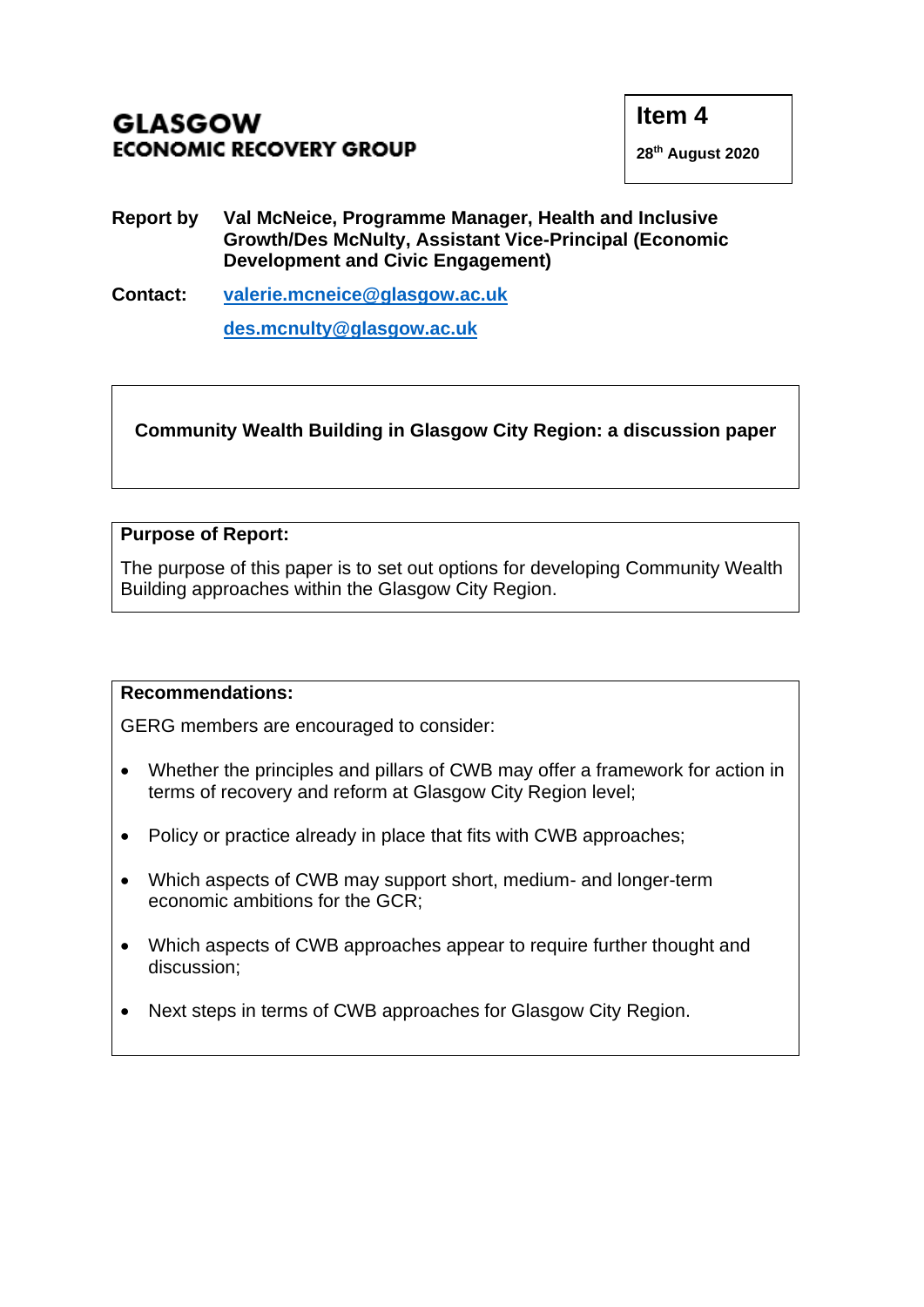#### **Background**

Community Wealth Building (CWB) originated in the USA through the work of the [Democracy Collaborative.](https://democracycollaborative.org/content/our-history) The Collaborative achieved success in Cleveland reinvigorating local economies through leveraging the power of 'anchor institutions'. Anchor organisations or institutions are large, often non-profit, organisations that are rooted in place, such as local authorities, NHS boards, universities and colleges, as well as larger private and third sector enterprises.

In the UK, the Centre for Local Economic Strategies [\(CLES\)](https://cles.org.uk/) (a 'think and do tank') picked up on this work and applied the principles of CWB to Preston, primarily through the purchasing power of anchor organisations. The success of this work, which began in 2013, has received much attention and is often referred to as 'the Preston model' (see case study, below).

Most recently, in response to the Advisory Group on Economic Recovery, Scottish Government are committed to community wealth building approaches:

*"We will accelerate our plans for community wealth building to retain spend within local economies to aid local job creation and drive inclusive growth, working with local partners to leverage the purchasing power, assets and recruitment practices of our 'anchor institutions' such as colleges, universities and healthcare facilities, for the benefit of local people and businesses. …community wealth building is a key means to deliver many of our ambitions in Scotland in terms of strong local economies and vibrant communities*." (Scottish Government, August 2020)

Notably, Neil McInroy, of CLES, has been seconded into Scottish Government to support CWB work across Scotland.

#### **What is 'community wealth building'?**

CWB can be defined as a: *"…people-centred approach to local economic development, which redirects wealth back into the local economy, and places control and benefits into the hands of local people."* (CLES)

Alternatively, CWB is: *"…working with partnerships of public and private sector anchor institutions, focussing on their role in their local and regional economies as employers, purchasers, asset owners and enablers of wider economic activity."* (Scottish Government)

In general terms, CWB is a local economic development approach focused on building collaborative, inclusive, sustainable and democratically controlled local economies. This is achieved via a range of institutions and policies, with broad dispersal of the available assets as a goal. It is about place-based economic system change for a stronger, more inclusive economy.

The five pillars of community wealth building are: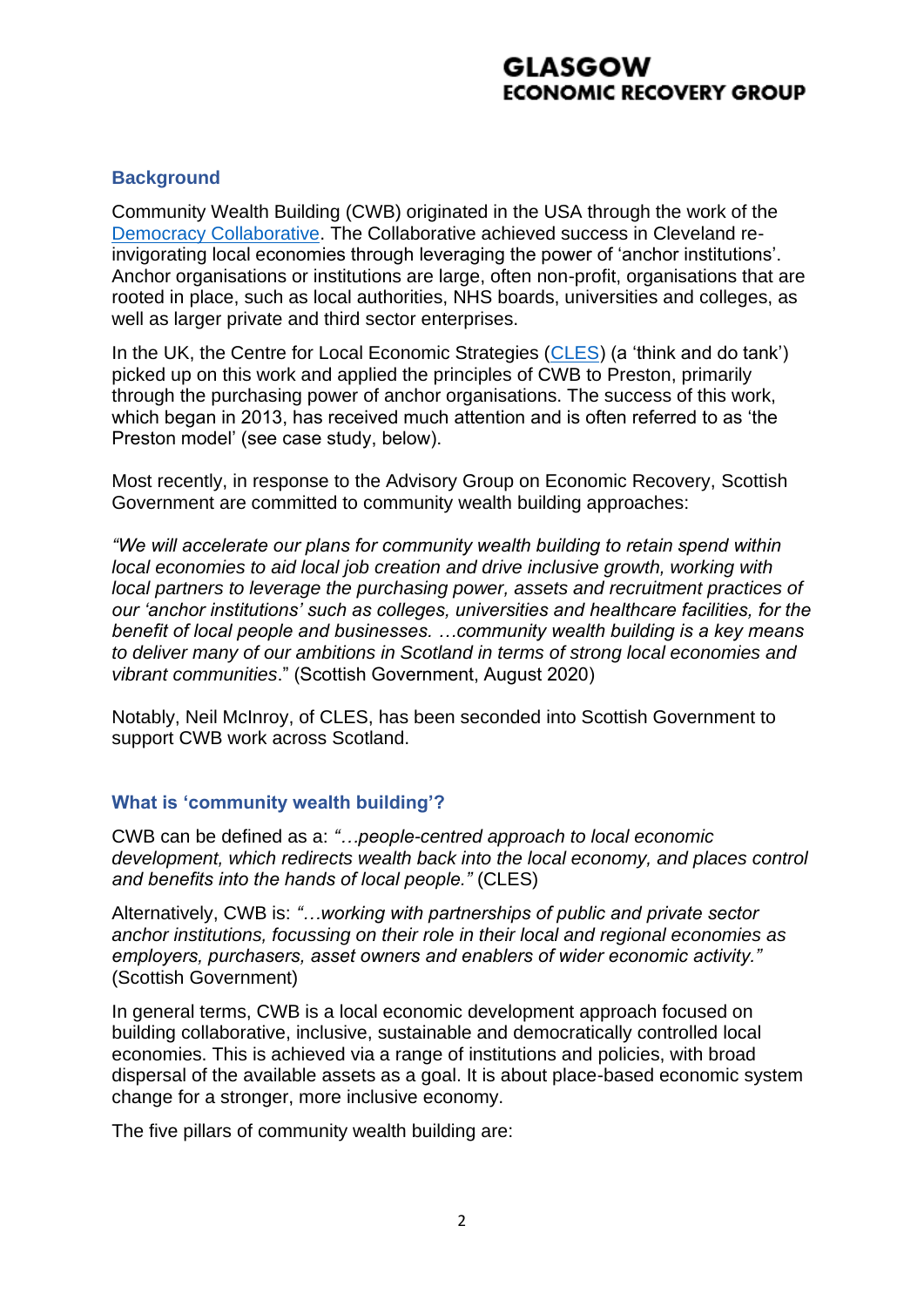**Shared ownership of the economy:** supporting and growing business models that are more likely to support the local economy. This pillar focuses on developing cooperatives and locally owned or socially minded enterprises.

*Making financial power work for local places:* increasing flows of investment within local economies by harnessing and recirculating the wealth that exists. This aspect of the CWB approach may include local authority pension funds redirecting investment from global markets to local schemes, for example.

*Fair employment and just labour markets*: using anchor institutions to invest in and the improve prospects of local people. This strand may include encouraging anchors to pay the Living Wage, to adopt inclusive employment practices, recruit from lower income areas, build secure progression routes for workers, and ensure stable employment contracts and reliable hours.

*Progressive procurement of goods and services*: developing local supply chains of businesses likely to support local employment and retain wealth within communities. This pillar is about evolving a dense local supply chain of local enterprises, SMEs, employee owned businesses, social enterprises, cooperatives, and other forms of social ownership, who can provide goods and services to the anchor organisations.

**Socially just use of land and property**: reviewing the purpose and ownership of local assets held by anchor organisations, to maximise their benefit and use for communities. This final thread is about equitable forms of ownership, management and development of local assets to ensure any financial gain from these assets is harnessed by local people and communities.

CWB is a set of value-based approaches rather than a pre-defined model; it is placebased and context specific. The key aspect is that CWB is rooted in economic approaches.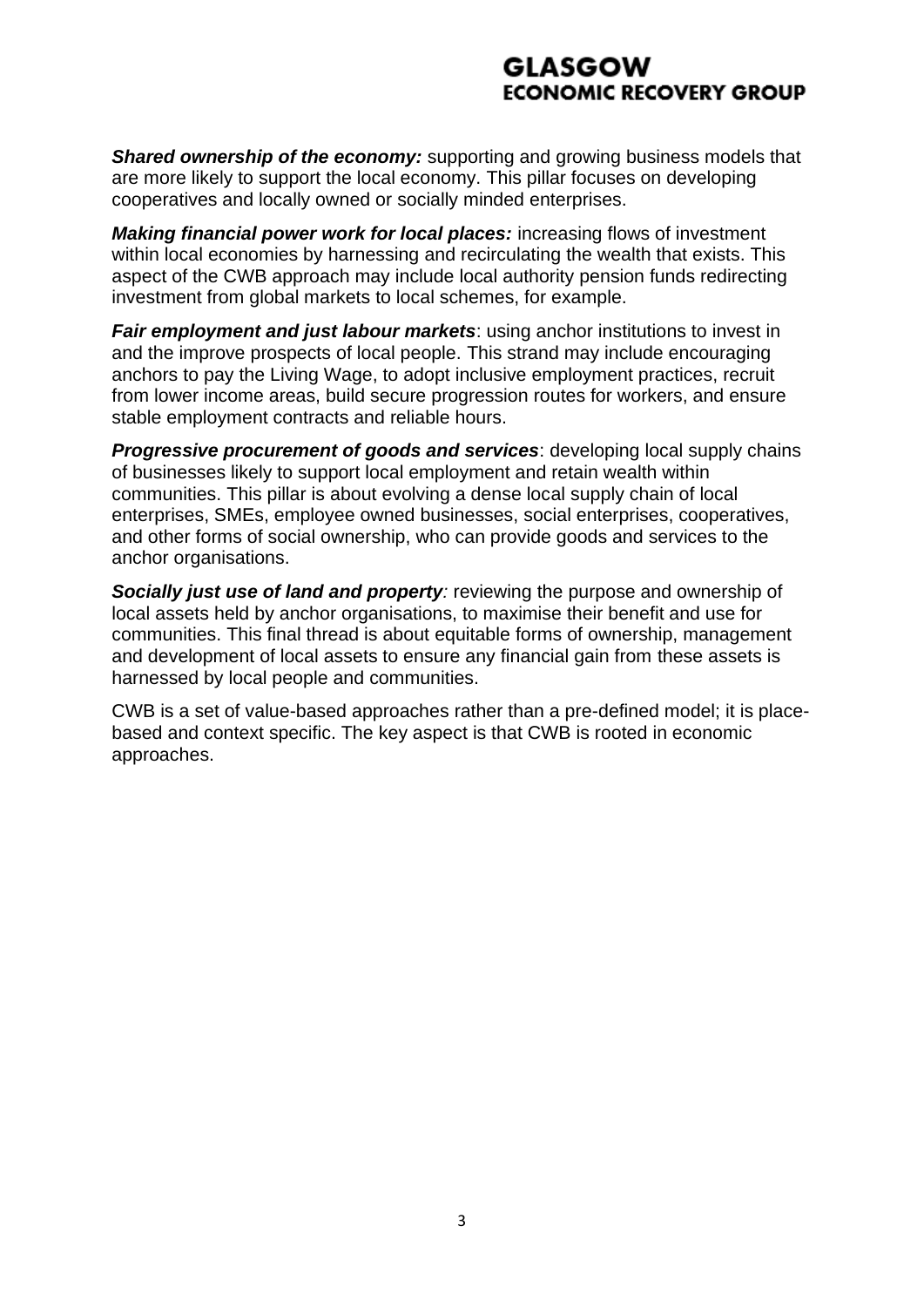Anchor organisations have power and leverage to stimulate the regional economy in their roles as both large scale employers and high-value procurers. Clearly, there is great potential at the scale of Glasgow City Region.

#### *Case study: the Preston Model*

*The local authority in Preston has been taking forward a community wealth building approach since 2013. Due to the success of the work in Preston, it is often referred to as 'the Preston Model', although there are now strong examples of the approach in other areas.*

*The council partnered with the Centre for Local Economic Strategies (CLES) to explore the collective spend of Preston's anchor institutions with a view to shifting a proportion of this spend to benefit the local economy. In 2016/17 Preston City Council spent 18% of its annual budget with Preston-based organisations (up from only 5% in 2012/13) which equates to £74m; and 79% within the wider Lancashire area (up from 39%), a spend of £200m.* 

*Preston have also established a Cooperative Development Network, and recently set up a cooperative to provide catering services from its community café.* 

### **Community Wealth Building in the Glasgow City Region**

There are numerous drivers for a change to the economic system at City Region level. Rising levels of poverty and widening health inequalities have long been an issue in Glasgow City Region (GCR), negatively affecting people and communities, and supressing productivity levels.

Economic factors are the biggest determinants of population health; and population health is a driver of economic performance. Therefore, health and the economy have a mutually reinforcing relationship – a strong and *inclusive* economy supports good health and wellbeing in the population and vice versa. The evidence is clear that collaborative action across social *and* economic policy arenas is needed to reduce income and health inequality (e.g. so called ['superpolicies'\)](https://www.sciencedirect.com/science/article/pii/S2666535220300021).

Importantly, a CWB approach tackles root causes, rather than simply remediation of intractable issues – this is likely to be cost-saving in the longer term. It involves a shift away from making small changes around the edges, towards a system that promotes equality every day i.e. letting the alternative into the mainstream.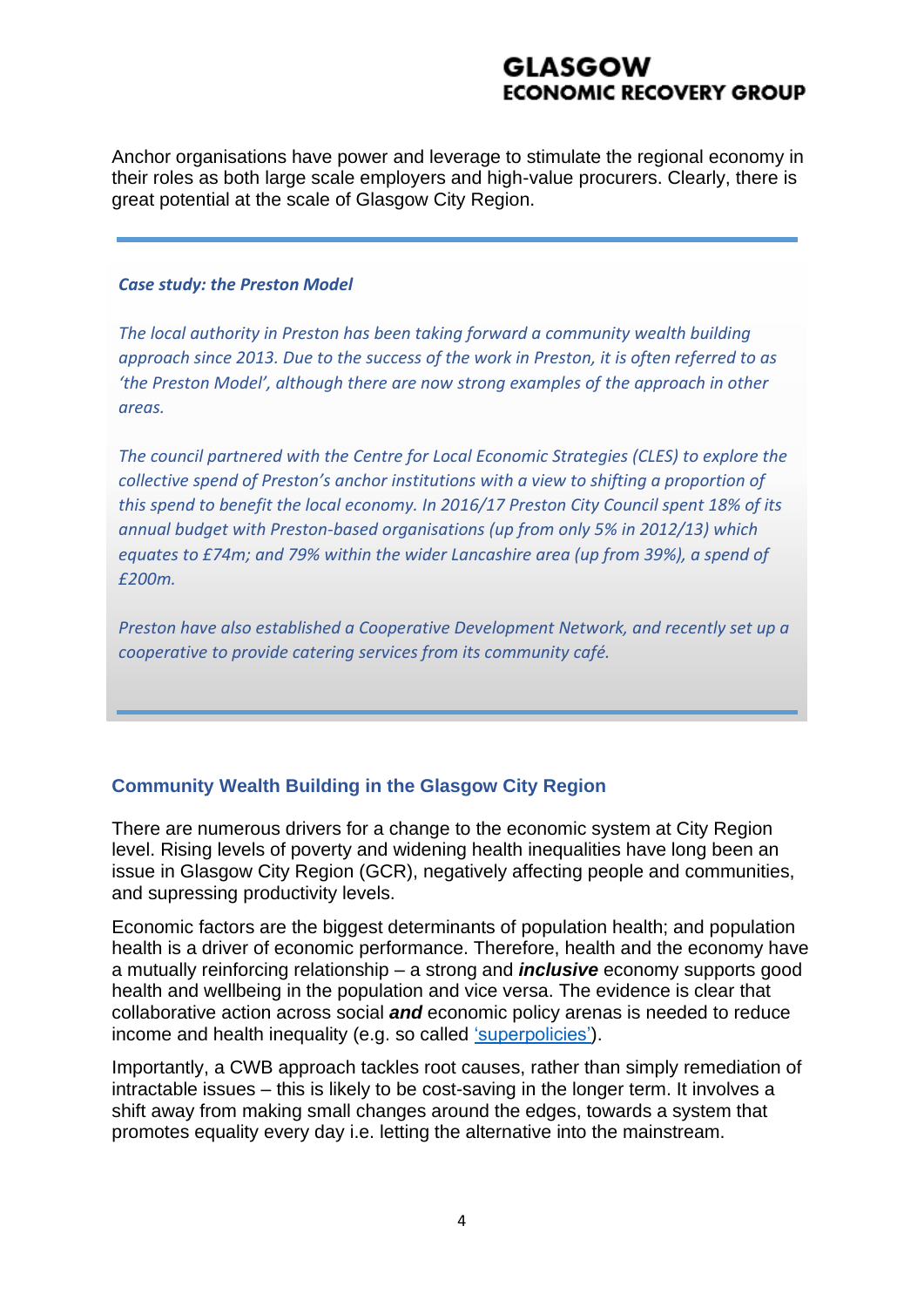Our [climate emergency](https://www.thinkdifferentevents.co.uk/assets/uploads/Sustainable%20Glasgow%20Partnership/GCC_Doc3_7feb.pdf) means any growth, and efforts towards it, needs to be sustainable. Work has already begun on developing sustainable procurement policy across the GCR, and there are clear links to the development of a new 'food plan' of which procurement will be a central strand.

And skills are required for resilience and thriving now and in the future, aligning with the needs of employers in a changing environment; flexibility and diversity of the skills-base will be key.

The theory and available evidence (e.g. [Lupton R, et al\)](https://policyatmanchester.shorthandstories.com/inclusive-growth-GM-2020/) suggests that CWB approaches can be a means to deliver on the health, wellbeing, inequality and inclusion agendas through economic means, supporting individual and population health, place, as well as shared prosperity. As CWB work is being taken forward in other geographical areas in Scotland and across the UK, the theoretical underpinning is supported by a growing and developing evidence base – the Preston Model, Manchester, Brighton, North Ayrshire, Wirral, and London borough of Newham, for example, have available and transferrable learning that GCR can build upon.

CWB must not, however, be thought of as a universal panacea (e.g. [Walsh et al](https://www.gcph.co.uk/publications/944_policy_recommendations_for_population_health_progress_and_challenges)  [2020\)](https://www.gcph.co.uk/publications/944_policy_recommendations_for_population_health_progress_and_challenges) to the social and economic issues faced by the GCR, latterly exacerbated by the COVID-19 pandemic (see Appendix 1: 'Community wealth building in the context of COVID-19, by Des McNulty). CWB offers a timely and solutions-focused framework for moving into action for recovery and reform, recognising that the potential lies in the combined power achieved through collaboration. The principles sit well with inclusive growth objectives and strategies for Glasgow city and the wider GCR set out in the respective economic strategies.

*"…sustained and inclusive economic growth through significantly improving productivity, boosting incomes; strengthening and growing the diverse business base to create more and better jobs; and increasing the working age population by supporting more people into work and attracting and retaining talent to the Glasgow City Region".* (Glasgow City Region Economic Strategy)

Although there are numerous definitions of 'inclusive growth' it can be argued that it has prioritising inclusion at the heart, even when there is little (or no) growth: it is not only about better sharing the fruits of the economy after they have been produced but involves many more people participating in both creating and benefitting from the GCR's wealth. The pandemic has highlighted the fragility of global supply chains and the toll of social and economic inequality across the City Region. Building local supply chains can protect SMEs so that a diversity of businesses survive. SMEs may also have 'fairer' employment practices than larger, global organisations.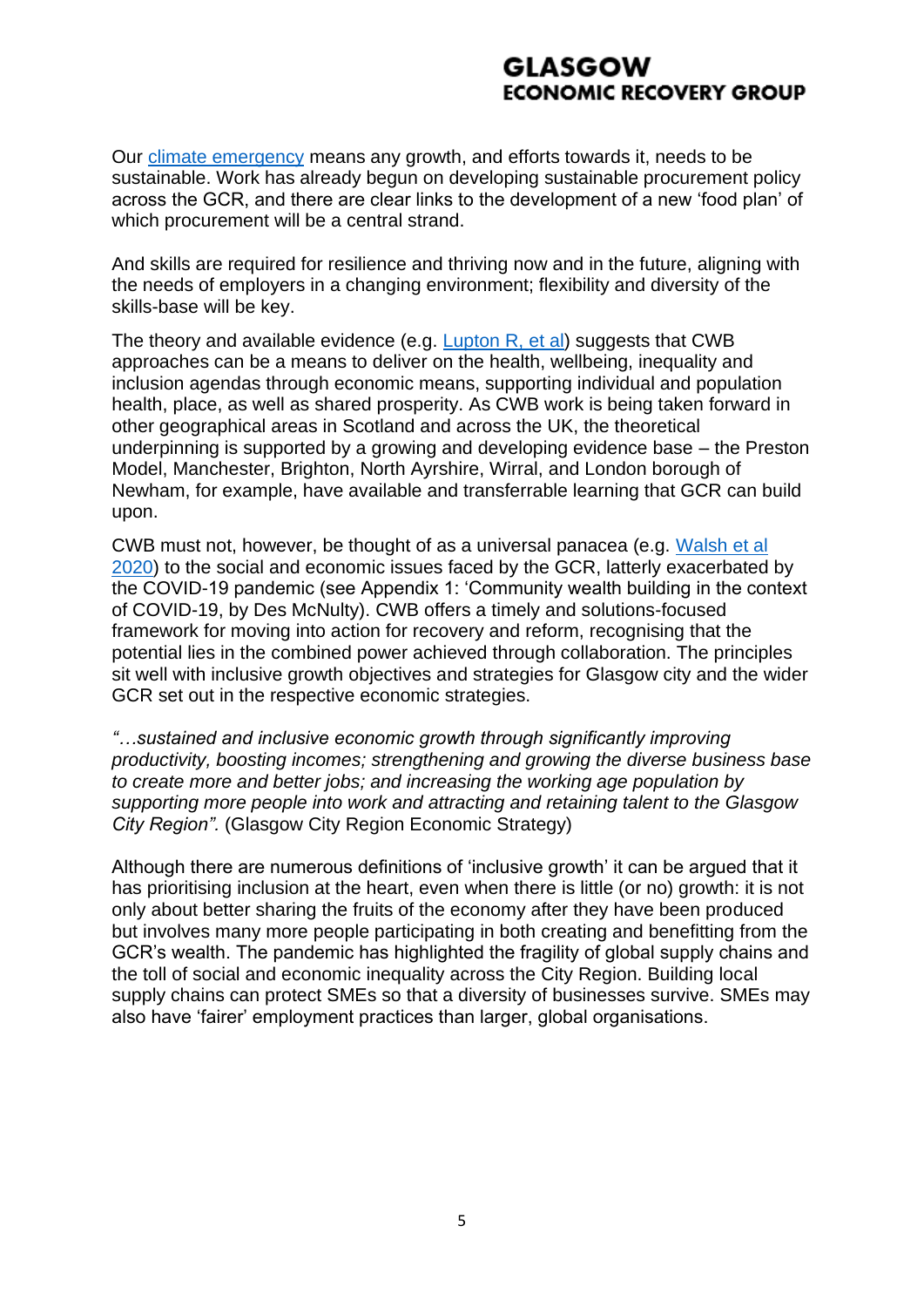In GCR, anchor organisations, through collective social responsibility, have the potential power to generate change at scale. Shared goals and collective mission are needed. CWB means exploring where the collective financial pot of anchor organisations is distributed and how local people, communities and organisations can have a share in it – both in terms of producing it and benefitting from the outputs. As employers, anchor organisations can provide good quality, fair work as Living Wage employers with a local workforce, and good terms and conditions, demanding the same from the organisations they partner with / procure services from.

#### *Social value in Greater Manchester Combined Authority*

Within a wider set of CWB approaches, Greater Manchester Combined Authority (GMCA) has in place a Social Value Policy, which sets out how public sector authorities within Greater Manchester can increase the economic, social and environmental wellbeing of their local communities through procurement.

GMCA define social value as: *"A process whereby organisations meet their needs for good, services, works and utilities in a way that achieves value for money on a whole life basis in terms of generating benefits not only to the organisation, but also to society and economy, whilst minimising damage to the environment."*

Since 2014, tenders have been evaluated on the basis of a blend of price/quality and social value, with tenderers required to set out how they will: promote employment and economic sustainability; raise living standards of local residents; promote participation and citizen engagement; build capacity and sustainability through practical support for local voluntary and community groups; provide support for those in greatest need or facing the greatest disadvantage and tackle deprivation; promote environmental sustainability.

Weightings applied to social value vary from 5% to 20%. Lessons learned include finding that suppliers may have provided social value in some form for years but have not recognised it as such. Further, monitoring is required to ensure that the social value negotiated into a contract is actually delivered and that such contract management requires understanding and investment. Although there is a cost to doing it, GMCA conclude that the costs of not doing it are far greater.

Lastly, support to take forward CWB is being made available from Scottish Government via the Scotland's Centre for Regional Economic Growth [\(SCRIG\)](https://www.inclusivegrowth.scot/). At a national level, CWB is viewed as the framework for delivery of inclusion in economic development practice. CWB approaches are already being supported by SCRIG in several geographical areas including Clackmannanshire's wellbeing economy approach and in North Ayrshire, with a desire having been expressed to work with Glasgow City Region.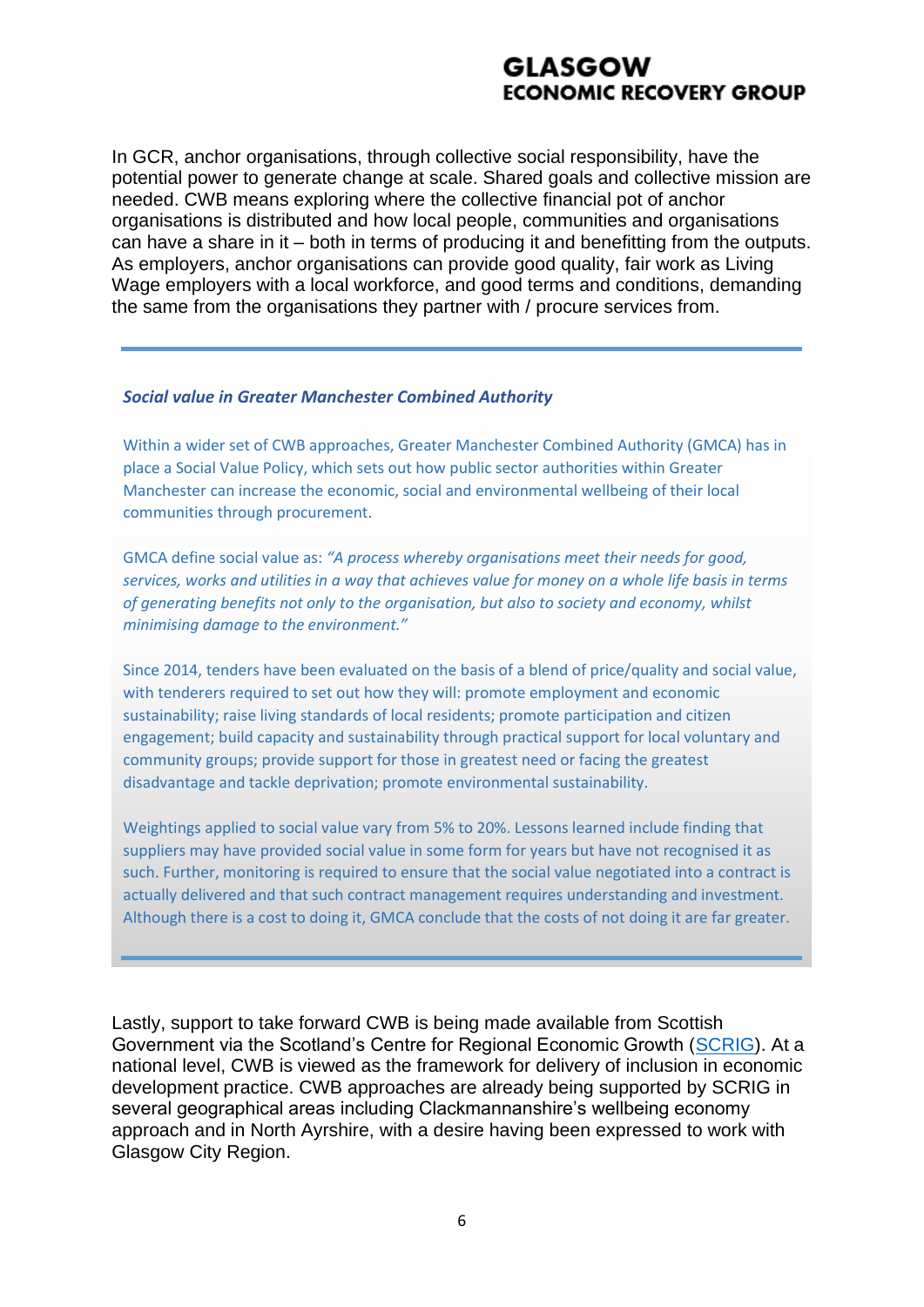#### **Questions / critiques**

Various critiques have been offered about how CWB might advance a focus on inclusive growth, some of which are touched upon here. However, it will be important to maintain a critical understanding of what community wealth building approaches can bring about, and the limits.

If CWB is a new badge for existing work, of course, nothing different can expect to be achieved. Fair work, and more progressive procurement are part of the GCR's economic plans currently as well as forming part of a CWB approach. But it is the shared collective vision, commitment and, crucially, action across the pillars of CWB, and the opportunity for change at scale that comes with this, that will make the difference to people and the regional economy.

In terms of localism, CWB is not about being protectionist, but about striking a better balance between internationalism and localism: strengthening local supply chains and disinvesting from large scale, often global, extractive suppliers and partnerships, in favour of the generative, where this is possible  $-$  a shift from a transactional to a relational economy.

Constraints do exist in terms of local and national procurement law and guidance which must be adhered to – but being careful and strategic within these boundaries about how to spend in a way that is supportive of local activity and enterprise, means the GCR can use the power of the pound to be virtuous. The lowest cost at the point of procurement does not necessarily have to be the overriding consideration, and may in fact be more costly over time if prioritised above social value.

Lastly, CWB does not preclude inward investment but supports a values-led approach to investment focused on, for example, net zero, fair work, sustainable and inclusive practices, and a focus on wellbeing outcomes.

#### **Monitoring and measuring progress**

A CWB approach to the economy has implications for how 'economic success' is defined and measured. A key limitation with traditional measures, and a single pointed focus on GDP in particular, is that it tells us little about how income and wealth are distributed, or how 'good' the growth is in terms of where it comes from, and whether it is sustainable.

The Glasgow City Region is well placed, with the Intelligence Hub, to monitor and measure progress of CWB approaches in the short and longer term. Wellbeing and sustainable inclusive growth are at the centre of the National Performance Framework and Scottish Government's approach to growing the economy. Monitoring and measurement of CWB approaches calls for indicators that better capture sustainable prosperity. There is good learning from Iceland and New Zealand, both of which are partners in 'WeGo' (Wellbeing Economy Governments) with Scotland.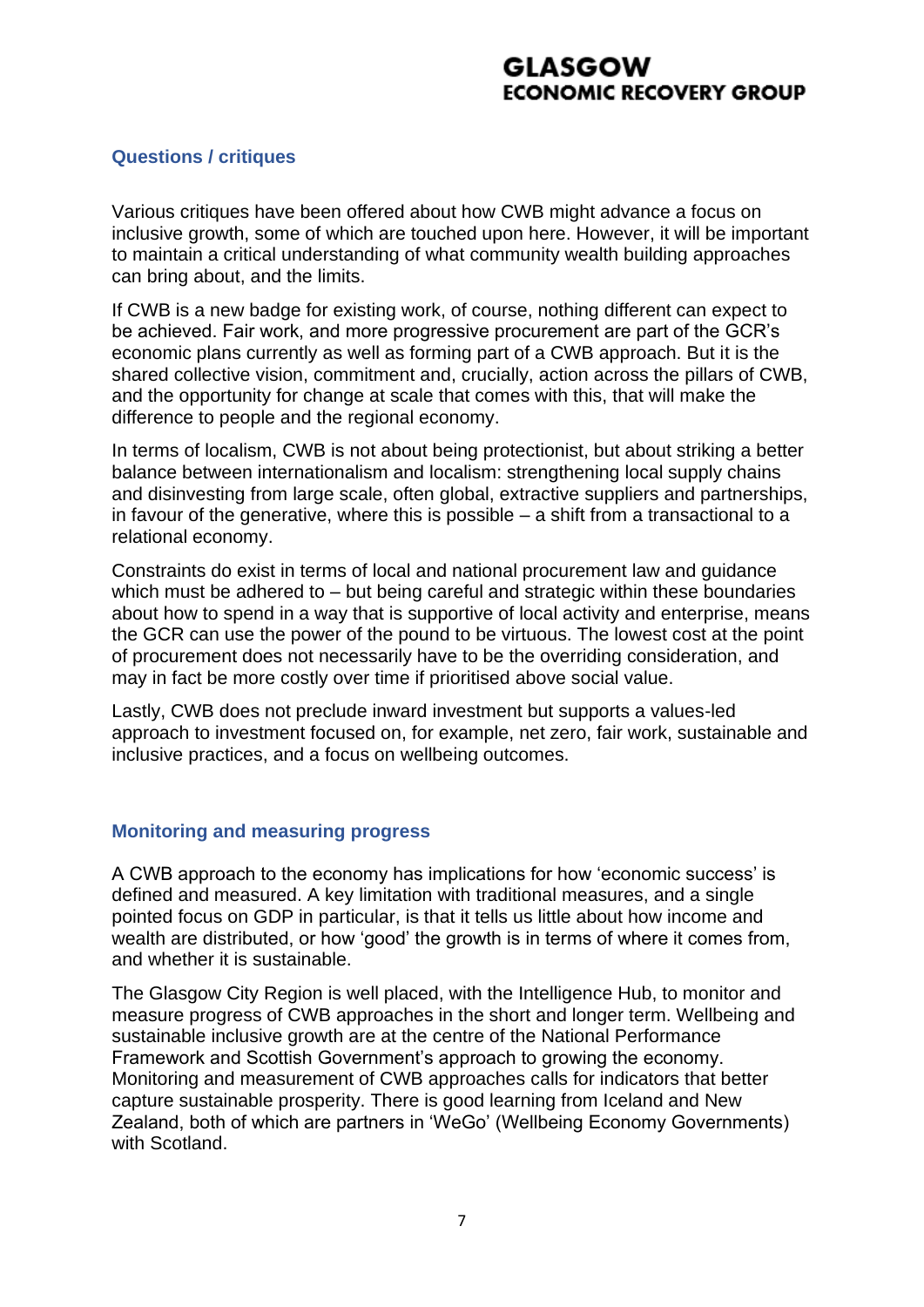#### **Recommended next steps**

It is recommended that connections are made with Scottish Government (SG) colleagues at SCRIG, via Geraldine Campbell. Early discussions suggest that practical support is available, led by Neil McInroy (CLES, currently seconded into SG to advise and lead on community wealth building approaches), and that SG are keen to work with GCR. A process of deep stakeholder engagement focused on performance across the five pillars of CWB would be an early piece of joint work, focusing on where the potential for 'most impact, most quickly' lies, with a view to identifying actions to deliver positive change.

It will be important to identify the GCR's anchor organisations, to include local authorities, NHS, universities and colleges, as well as large private and third sector employers, well-established in place, and key contacts within these organisations.

Working across the anchor organisations, it may be fruitful to collaboratively develop a statement of ambition for GCR's economy that provides clarity on key terms (e.g. CWB; inclusive growth) and represents a shared value-base in terms of population health and economic development goals to be worked towards using CWB approaches.

Building on the work in other geographical areas across the UK, it is recommended that available and transferable learning is utilised to inform work in the GCR.

#### **Discussion points**

GERG members are encouraged to consider:

- Whether the principles and pillars of CWB may offer a framework for action in terms of recovery and reform at Glasgow City Region level;
- Policy or practice already in place that fits with CWB approaches;
- Which aspects of CWB may support short, medium- and longer-term economic ambitions for the GCR;
- Which aspects of CWB approaches appear to require further thought and discussion;
- Next steps in terms of CWB approaches for Glasgow City Region.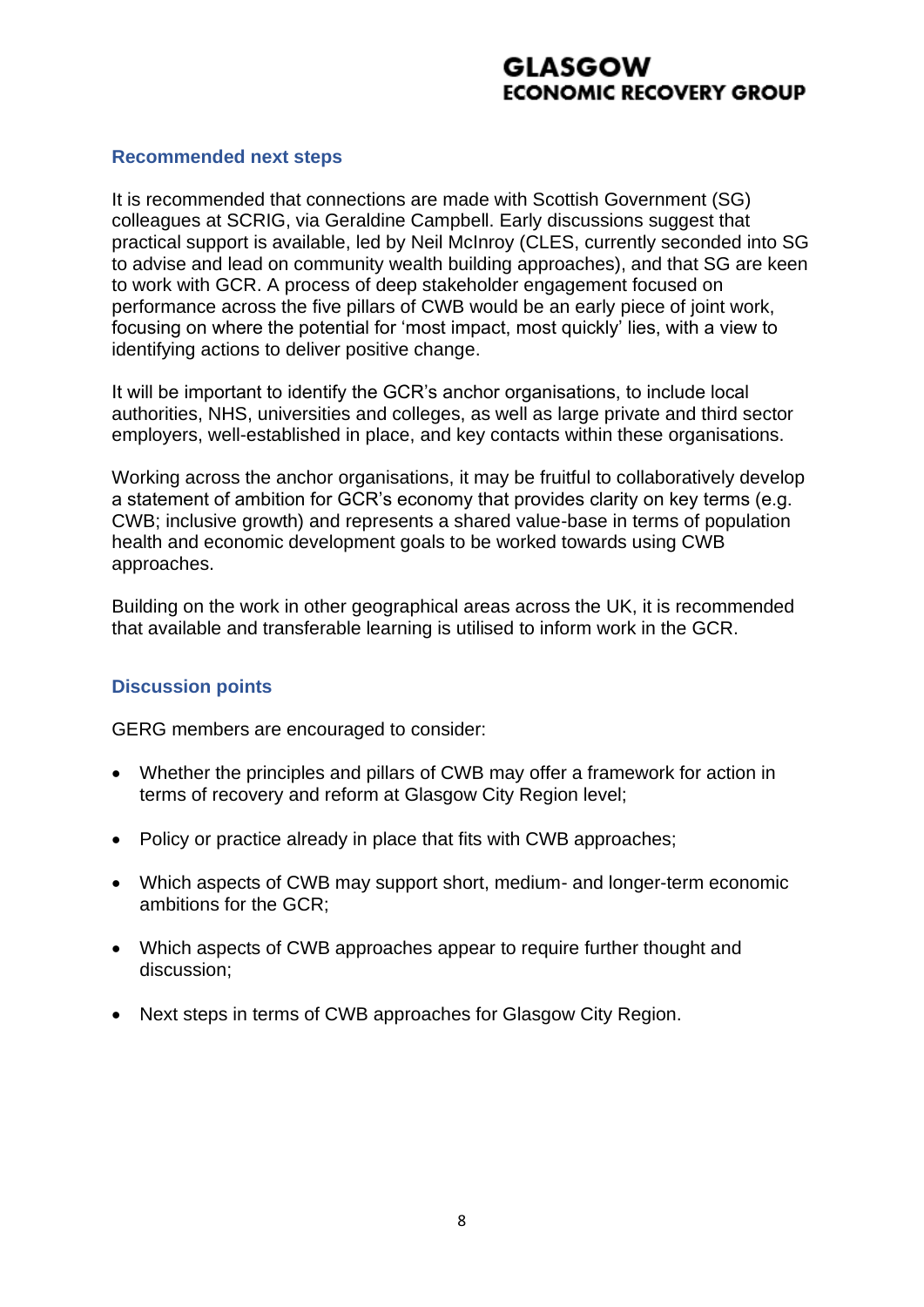#### **Resources:**

There are many sources of further information and learning on community wealth building approaches, including:

CLES (2020) [Own the future: a guide for new local economies](https://cles.org.uk/publications/recovery-reform/)

McInroy N (2018) [Wealth for all: building new local economies.](https://journals.sagepub.com/doi/abs/10.1177/0269094218803084) Local Economy, 33(6): 678-687

Oswald C (2020) [Community Wealth Building, Inclusive Growth and City Deals: a](https://www.inclusivegrowth.scot/wp-content/uploads/2020/08/Community-Wealth-Building-Inclusive-Growth-City-Region-Deals-.pdf)  [practice note.](https://www.inclusivegrowth.scot/wp-content/uploads/2020/08/Community-Wealth-Building-Inclusive-Growth-City-Region-Deals-.pdf) SCRIG, Edinburgh.

Scotland's Centre for Regional Economic Growth (SCRIG) website: Community [Wealth Building](https://www.inclusivegrowth.scot/our-work/community-wealth-building/2019/11/community-wealth-building/)

> *Val McNeice, August '20*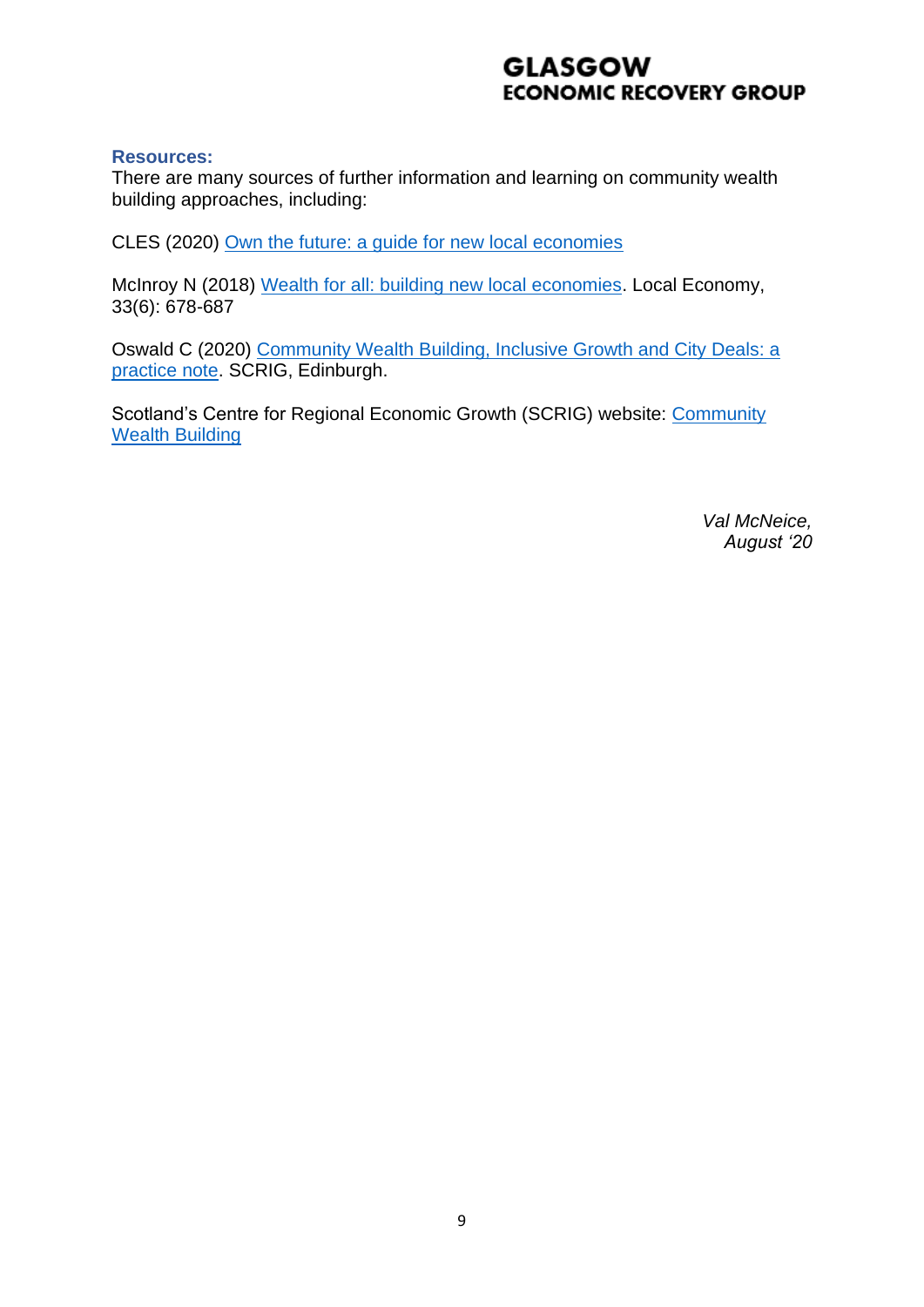### Appendix 1: **Community Wealth Building in the context of Covid-19**

At the heart of CWB is the need for local anchors (broadly the major economic actors within a place) to agree where feasible to link their activities and business practices to wider place-based economic and social recovery planning with the aim of boosting prosperity, inclusion, resilience and wellbeing. Other relevant objectives might include just transition and zero carbon. Mechanisms for taking forward CWB might include a stronger focus on community benefits in procurement policy, staff (and student) recruitment policies that take account of the need for positive action to support the most disadvantaged groups and communities in the city (or city region). Given Glasgow's persistent health inequalities, it is particularly important that health and social care organisations are involved in any CWB initiative in Glasgow. The involvement of community housing associations, from the largest (the Wheatley Group) to the most local, along with the wider voluntary sector, is also important, particularly in building resilience. Universities and Colleges can play a significant role, both as economic actors and also in driving innovation which will be needed if Glasgow is to compete with other city regions for investment and to retain skilled people vital to its future success. Large and smaller companies can play a significant role, not just economically but in helping partners to better understand strengths and weaknesses of the city (or city region) and respond appropriately. Culture, leisure, professional sport and events organisations can also play a significant role as part of a wider effort to deliver sustainable inclusive growth as the core objective of the various Covid recovery plans.

### What measures might be involved?

- 1 Partnership approach to economic strategy (and wellbeing and social recovery strategy) development, drawing on the innovation capacities of partners.
- 2 Examining how supply chains and procurement practices can be brought in line with a social value strategy that explicitly requires community benefit as part of contract specification and supports local small and medium sized enterprises to delivery services in ways that are both more innovative and more resilient.
- 3 Shared fair wage/good work objectives and practices, including ensuring that recruitment practices are mindful of, and contribute to, broader inclusion objectives.
- 4 Developing cross anchor approaches (including health and housing sectors) to just transition/zero carbon aspirations.
- 5 Co-ordinated approach to infrastructure planning at regional level to drive forward economic and social agendas.
- 6 Evidence driven approach that monitors progress against mission objectives and helps ensure tangible improvements against key indicators are delivered.
- 7 Community engagement and participation at more local (neighbourhood) level to ensure that citizen's voices are heard and that strategies are responsive to local needs and preferences.
- 8 Promote vibrancy at neighbourhood levels through support for local businesses, cultural and sporting activity and voluntary organisations - and at